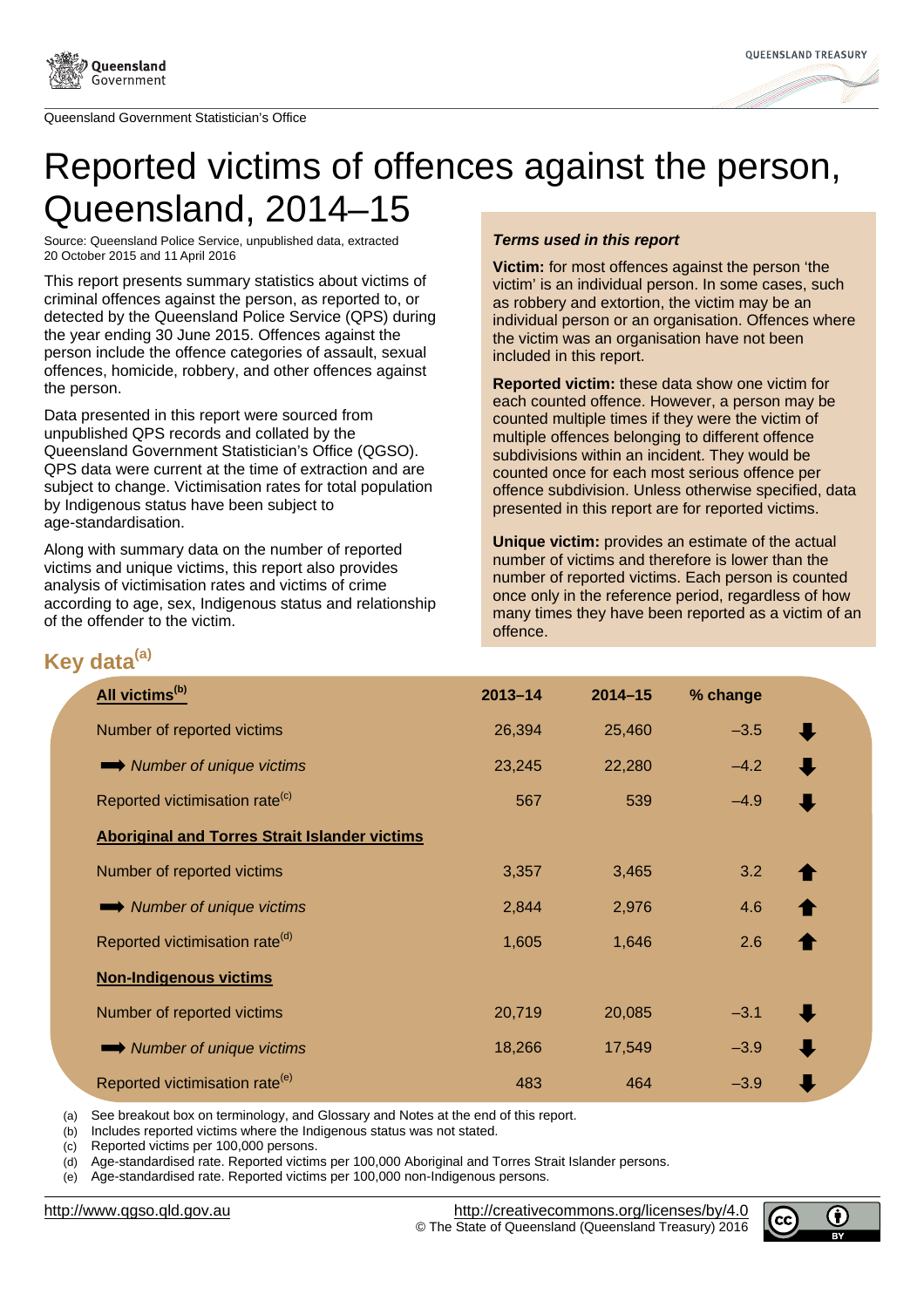



# **Reported victims**

#### **Victim counts by Indigenous status**

In 2014–15, there were 25,460 reported victims of offences against the person recorded by QPS, the lowest count of reported victims over the seven–year time series (Figure 1). This was the third year in a row the count of reported victims declined, with the number of victims in 2014–15 down 10.6% from 2011–12 (28,486 reported victims).

The reported victimisation rate has trended downwards over time in Queensland, from 681 victims per 100,000 persons in 2009–10 to 539 victims per 100,000 persons in 2014–15.



#### **Figure 1 Reported victims by Indigenous status and overall rate of reported victims, offences against the person, Queensland** 14.7%

of reported victims in 2014–15 were **Indigenous** 

While there has been a steady decline in the number of non–Indigenous reported victims in Queensland since 2009–10, the annual number of Aboriginal and Torres Strait Islander reported victims has remained relatively stable over this period.

In 2014–15, persons identifying as Aboriginal and Torres Strait Islander comprised 14.7% of all reported victims (where Indigenous status was stated), the highest proportion over the seven-year time series.

(a) Reported victims per 100,000 persons

Note:  $LHS = left$  hand side  $RHS = right$  hand side

# **Rate of victims by Indigenous status**

Aboriginal and Torres Strait Islander Queenslanders have consistently recorded higher reported victimisation rates than non-Indigenous Queenslanders over the time series (Figure 2). While the victimisation rate for non-Indigenous persons has been steadily declining since 2009–10, Aboriginal and Torres Strait Islander victimisation rates have remained largely unchanged over the seven years.

In 2014–15, Aboriginal and Torres Strait Islander Queenslanders were 3.6 times more likely than non-Indigenous Queenslanders to be a reported victim of an offence against the person, the largest rate ratio recorded over the time series.





(a) The age-standardised rate for Aboriginal and Torres Strait Islander persons divided by the age-standardised rate for the equivalent non-Indigenous population. Rate ratios have been calculated on unrounded rates.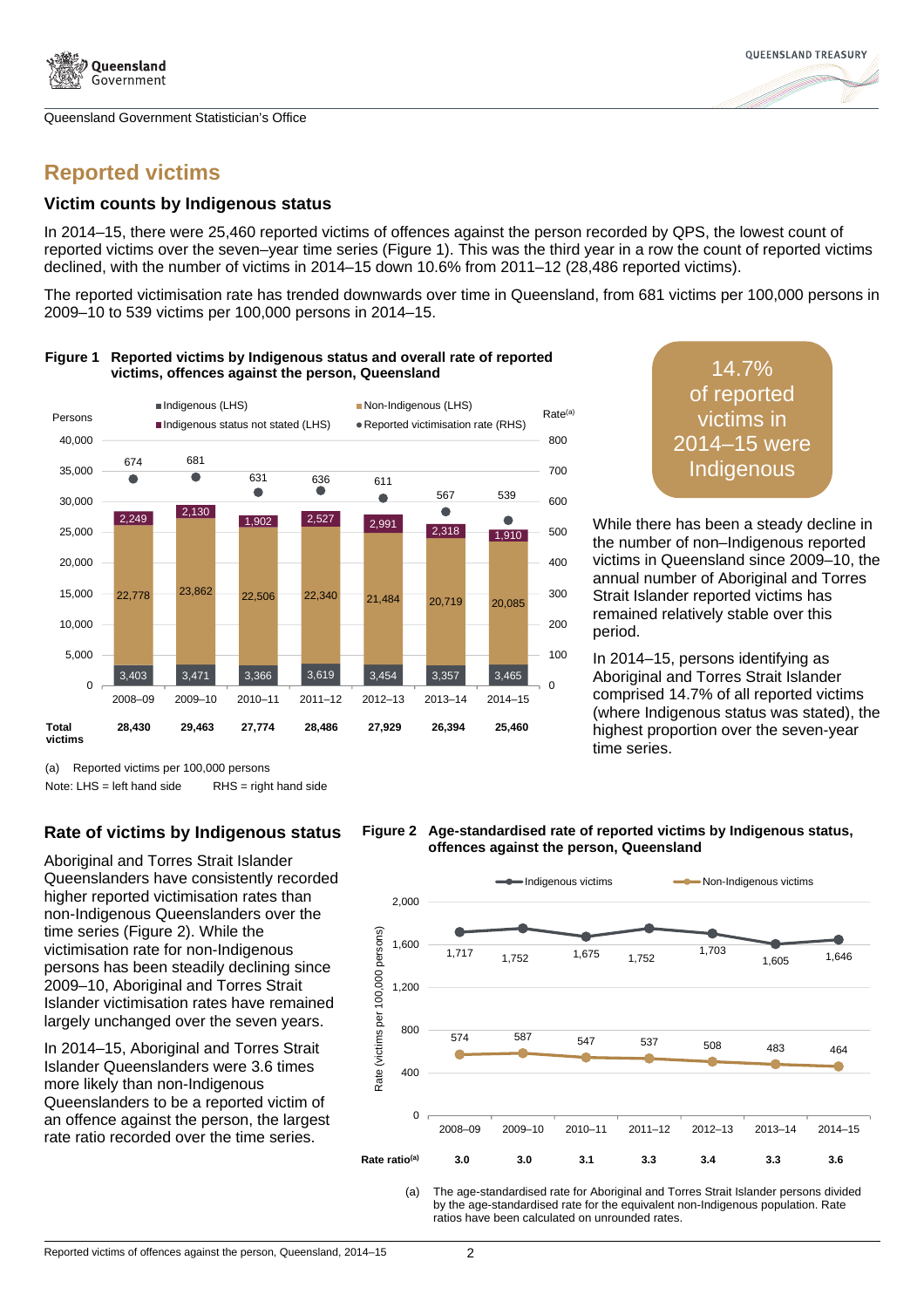



# **Victim counts by Indigenous status, sex and offence type**

The offence category of assault accounted for seven in ten (70.1%) of all reported victims in Queensland in 2014–15. Assault is the direct (and immediate/confrontational) infliction of force, injury or violence upon a person or persons, or the direct (and immediate/ confrontational) threat of force, injury or violence where there is an apprehension that the threat could be enacted. Assault accounted for a considerably greater proportion of male victims than female victims (80.5% and 59.4% respectively).

This offence category is further disaggregated on the basis of whether or not the assault involved injury, or other circumstances. In 2014–15, serious assault and common assault were the most common types of assault experienced by victims in Queensland (Table 1).

Assault accounted for 7 in 10 reported victims in 2014–15

While assault victims accounted for a greater proportion of Aboriginal and Torres Strait Islander victims than non-Indigenous victims (80.1% and 70.6% respectively), the gender profile was also notably different between these victim cohorts. Females accounted for 66.9% of all Aboriginal and Torres Strait Islander assault victims, with more female victims recorded than males across all assault offence types, with the exception of grievous assault. In comparison, females accounted for a much lower proportion (36.9%) of all non–Indigenous assault victims.

#### **Table 1 Reported victims by Indigenous status, sex and offence type, offences against the person, Queensland, 2014–15**

|                                                  | <b>Indigenous victims</b> |               |                      |             | <b>Non-Indigenous victims</b> |                      |             | All victims <sup>(a)</sup> |                      |  |
|--------------------------------------------------|---------------------------|---------------|----------------------|-------------|-------------------------------|----------------------|-------------|----------------------------|----------------------|--|
| <b>Offence category</b>                          | <b>Male</b>               | <b>Female</b> | Total <sup>(b)</sup> | <b>Male</b> | <b>Female</b>                 | Total <sup>(b)</sup> | <b>Male</b> | <b>Female</b>              | Total <sup>(b)</sup> |  |
| <b>Assault</b>                                   | 919                       | 1,855         | 2,775                | 8,942       | 5,225                         | 14,190               | 10,367      | 7,452                      | 17,845               |  |
| Grievous assault <sup>(c)</sup>                  | 111                       | 105           | 216                  | 429         | 81                            | 511                  | 590         | 206                        | 797                  |  |
| Serious assault <sup>(d)</sup>                   | 471                       | 1,075         | 1,547                | 3,984       | 2,505                         | 6,499                | 4,645       | 3,759                      | 8,417                |  |
| Serious assault (other) <sup>(e)</sup>           | 119                       | 146           | 265                  | 1,536       | 695                           | 2,233                | 1,738       | 888                        | 2,628                |  |
| Common assault <sup>(f)</sup>                    | 218                       | 529           | 747                  | 2,993       | 1,944                         | 4,947                | 3,394       | 2,599                      | 6,003                |  |
| Sexual offences                                  | 100                       | 388           | 489                  | 590         | 2,835                         | 3,430                | 791         | 3,601                      | 4,399                |  |
| Rape and attempted rape                          | 24                        | 127           | 151                  | 137         | 947                           | 1,085                | 177         | 1,164                      | 1,342                |  |
| Other sexual offences                            | 76                        | 261           | 338                  | 453         | 1,888                         | 2,345                | 614         | 2,437                      | 3,057                |  |
| Homicide                                         | $\mathbf{1}$              | 5             | $6\phantom{1}$       | 44          | 16                            | 60                   | 77          | 45                         | 122                  |  |
| Homicide (murder)                                | 0                         | 4             | 4                    | 10          | 5                             | 15                   | 32          | 20                         | 52                   |  |
| Other homicide                                   | 1                         | 1             | $\overline{2}$       | 34          | 11                            | 45                   | 45          | 25                         | 70                   |  |
| Robbery                                          | 18                        | 8             | 26                   | 551         | 268                           | 822                  | 655         | 307                        | 965                  |  |
| Armed robbery                                    | 5                         | 5             | 10                   | 238         | 100                           | 338                  | 290         | 119                        | 409                  |  |
| Unarmed robbery                                  | 13                        | 3             | 16                   | 313         | 168                           | 484                  | 365         | 188                        | 556                  |  |
| Other offences against the person <sup>(g)</sup> | 73                        | 96            | 169                  | 736         | 846                           | 1,583                | 982         | 1,144                      | 2,129                |  |
| Total                                            | 1,111                     | 2,352         | 3,465                | 10,863      | 9,190                         | 20,085               | 12,872      | 12,549                     | 25,460               |  |

(a) Includes reported victims where the Indigenous status was not stated.

(b) Includes reported victims where sex was not stated.

(c) An assault which causes serious bodily injury, i.e. loss of a body part, serious disfigurement, endangerment of life or threat of permanent injury, if it were untreated.

(d) Serious assault resulting in injury (excluding grievous assault).

(e) Serious assault not resulting in injury.

(f) An assault not involving any aggravating circumstances as defined above.

(g) Includes extortion, kidnapping and abduction, life-endangering acts, and stalking.

Sexual offences accounted for 17.3% of all reported victims in 2014–15, although this proportion was notably higher for female victims than male victims (28.7% and 6.1% respectively).

Other sexual offences made up the majority of reported victims under this offence category (69.5% compared with 30.5% for rape and attempted rape). Females comprised around four in five (82.0%) of all reported victims of sexual offences, a proportion which was consistent across both the Aboriginal and Torres Strait Islander and non-Indigenous victim cohorts.

Robbery and homicide accounted for 3.8% and 0.5% respectively of all reported victims in 2014–15, with males recording a higher number of reported victims across both of these offence categories.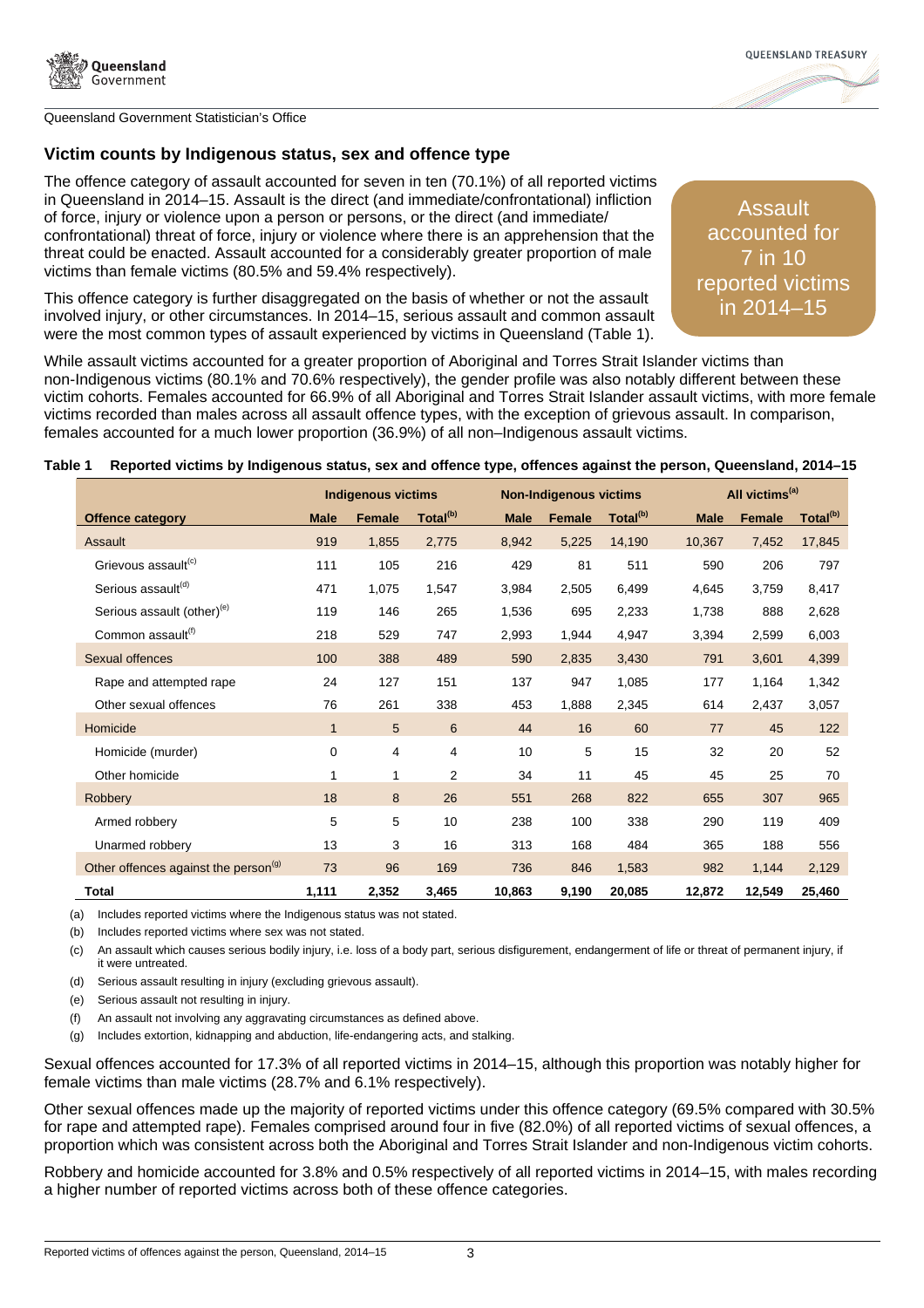



### **Rate of victims by Indigenous status, sex and selected offence**

Reported victimisation rates in 2014–15 varied markedly according to the Indigenous status and sex of the victim, as well as offence type. Figure 3 demonstrates this variability for the offence category of sexual offences and the subcategories of assault offences.

Across each of the offences shown, both male and female Aboriginal and Torres Strait Islander persons recorded higher victimisation rates than their respective non-Indigenous counterparts.

The victimisation rates for Aboriginal and Torres Strait Islander persons were consistently higher for females than males across all of the offences shown, with the exception of grievous assault.

Comparatively, non-Indigenous victims were more likely to be males, with this cohort experiencing higher victimisation rates than non-Indigenous females, with the exception of sexual offences.

**Indigenous** females generally experienced higher rates of victimisation overall

#### **Figure 3 Age-standardised rate of reported victims by Indigenous status and sex(a), selected offences against the person, Queensland, 2014–15**



(a) Chart excludes records for reported victims for whom Indigenous status and/or sex was not stated.

(b) The age-standardised rate for Aboriginal and Torres Strait Islander persons divided by the age-standardised rate for the equivalent non-Indigenous population. Rate ratios have been calculated on unrounded rates.

Across the offences shown, female Aboriginal and Torres Strait Islander victims of serious assault recorded the highest victimisation rate in 2014–15, at a rate of 1,050 victims per 100,000 persons. This rate was equivalent to a rate ratio of nine times that of the rate for non-Indigenous females.

However, the largest rate ratio in 2014–15 was observed for female victims of grievous assault, where Aboriginal and Torres Strait Islander females were around 30 times more likely than non-Indigenous females to be a victim of this offence (114 persons and 4 persons per 100,000 persons respectively).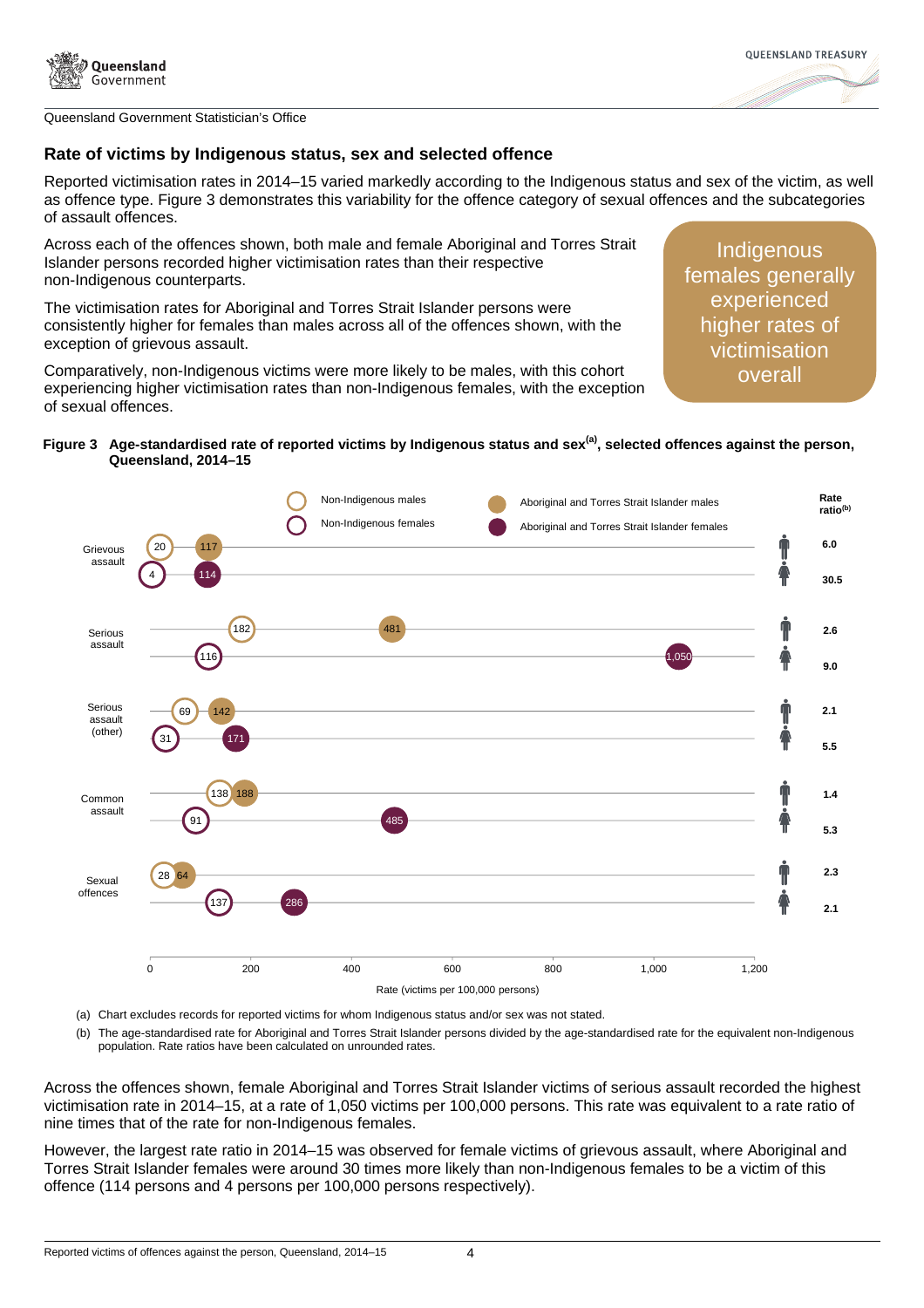



## **Victim counts by age, sex and selected offence**

The age and sex profiles of reported victims can differ significantly depending on the offence type, as demonstrated below for the selected offence categories of assault and sexual offences. Age data presented here refer to the victim's age on the date the offence was reported/detected, rather than their age on the date the offence occurred.



1 in 6 assault victims in 2014–15 were males aged

Males aged 20–29 years represented the largest single cohort of all reported assault victims in 2014–15 (2,758 reported victims or 15.5%) (Figure 4). This age group was also the largest cohort for female victims in 2014–15 (2,084 reported victims). The number of both male and female assault victims steadily declined with each successive age group after 20–29 years.

While males outnumbered females across all age categories for reported assault victims, the proportional age distribution differed, with female victims more likely to be aged 10–19 years (22.9%) compared with male victims (17.7%).

(a) Chart excludes records for 26 reported assault victims for whom sex was not stated.

Comparatively, the age and sex profile of reported victims of sexual offences was considerably more disproportionate (Figure 5). Although the most common age group for male and female victims of sexual offences was 10–19 years, the number of females in this age cohort significantly outnumbered males, resulting in the single largest group of reported victims in this offence category in 2014–15 (1,926 reported victims or 43.9%). The number of both male and female victims declined with each successive age group after 10–19 years.

## **Figure 5 Reported victims of sexual offences by age group and sex(a), Queensland, 2014–15**



Females aged 10–19 years were over-represented as victims of sexual offences

(a) Chart excludes records for 7 reported sexual offences victims for whom sex was not stated.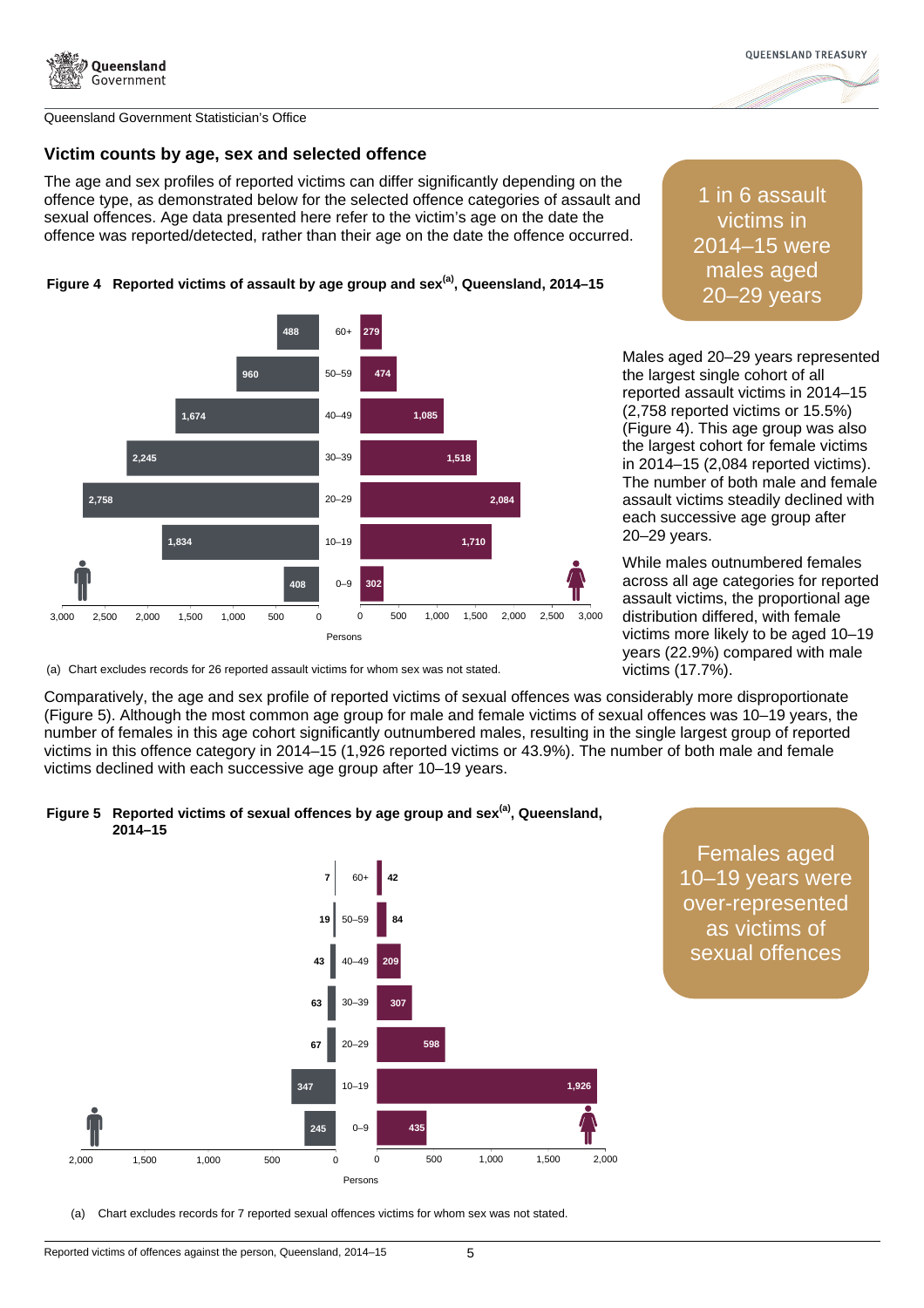

## **Relationship between reported victims and offenders by Indigenous status, sex and selected offence**

QPS uses data describing the relationship of offender to victim<sup>1</sup> as one of the sources for identifying domestic and family violence (DFV)-related offences<sup>2</sup>. However, a proportion of offences against the person have no information recorded about the relationship between the offender and victim—for example, 6.4% of all such offences in 2014–15<sup>3</sup>. As a result of this, and the counting rules used by QPS to record assault incidents<sup>4</sup>, DFV-related offences against the person data in this report are likely to substantially under-represent the number of these offences in Queensland.

Across all offences against the person in 2014–15, where relationship data were recorded, 58.9% of reported victims in Queensland knew their offender<sup>5</sup>. The nature of the relationship between the offender and the victim varied markedly according to the sex and Indigenous status of the victim, as well as the offence type. Figure 6 demonstrates this divergence for the selected offence categories of assault and sexual offences.

Notably, almost nine in ten (86.0%) Aboriginal and Torres Strait Islander female victims of assault knew their offender, with the majority (59.4%) in a family or domestic relationship with the offender. Comparatively, non–Indigenous female assault victims were less likely than their Aboriginal and Torres Strait Islander counterparts to have known their offender (65.1%) and much less likely to have been in a family or domestic relationship with the offender (33.0%).

In 2014–15 3 in 5 reported victims knew their offender

**OUFFNSI AND TREASURY** 

Non–Indigenous male victims of assault were more likely than other assault victims to have no relationship with their offender (48.3%), and the least likely to be in a family or domestic relationship with their offender (9.5%).

For reported victims of sexual offences, at least three in four victims across all victim cohorts knew their offender. However, Aboriginal and Torres Strait Islander female victims were more likely than other cohorts to be in a family or domestic relationship with their offender (38.8%). Across all sexual offence victims, non-Indigenous females were the most likely to have no relationship with their offender (18.1%). The relationship profile between offenders and male victims of sexual offences was similar for Aboriginal and Torres Strait Islander males and non-Indigenous males.

#### **Figure 6 Relationship of offender to reported victim by Indigenous status and sex, selected offences against the person, Queensland, 2014–15**



<sup>&</sup>lt;sup>1</sup> See Notes at the end of this report for details of relationship classifications used in this section.

<sup>2</sup> Note that DFV-related offences here relate only to offences against the person, and do not take into account DFV-related offences that may occur for offences against property or other offences. <sup>3</sup> Relationship coded as 'Not applicable' or 'Not stated'. Note the proportion of offences against the person where the relationship between the offender and victim was not recorded in 2014–15 varied by the Indigenous status of the victim (3.4% for Indigenous victims, 5.7% for Non-Indigenous victims and 18.8% for victims where the Indigenous status was not stated), but not by sex of the victim (6.8% for male victims and 6.0% for female victims).

l

<sup>5</sup> Proportions reported in this section are based on only those records where a victim to offender relationship was provided to, or recorded by, police (i.e. exclude records for 'Not applicable' and 'Not stated').

<sup>&</sup>lt;sup>4</sup> See Notes at the end of this report for more information.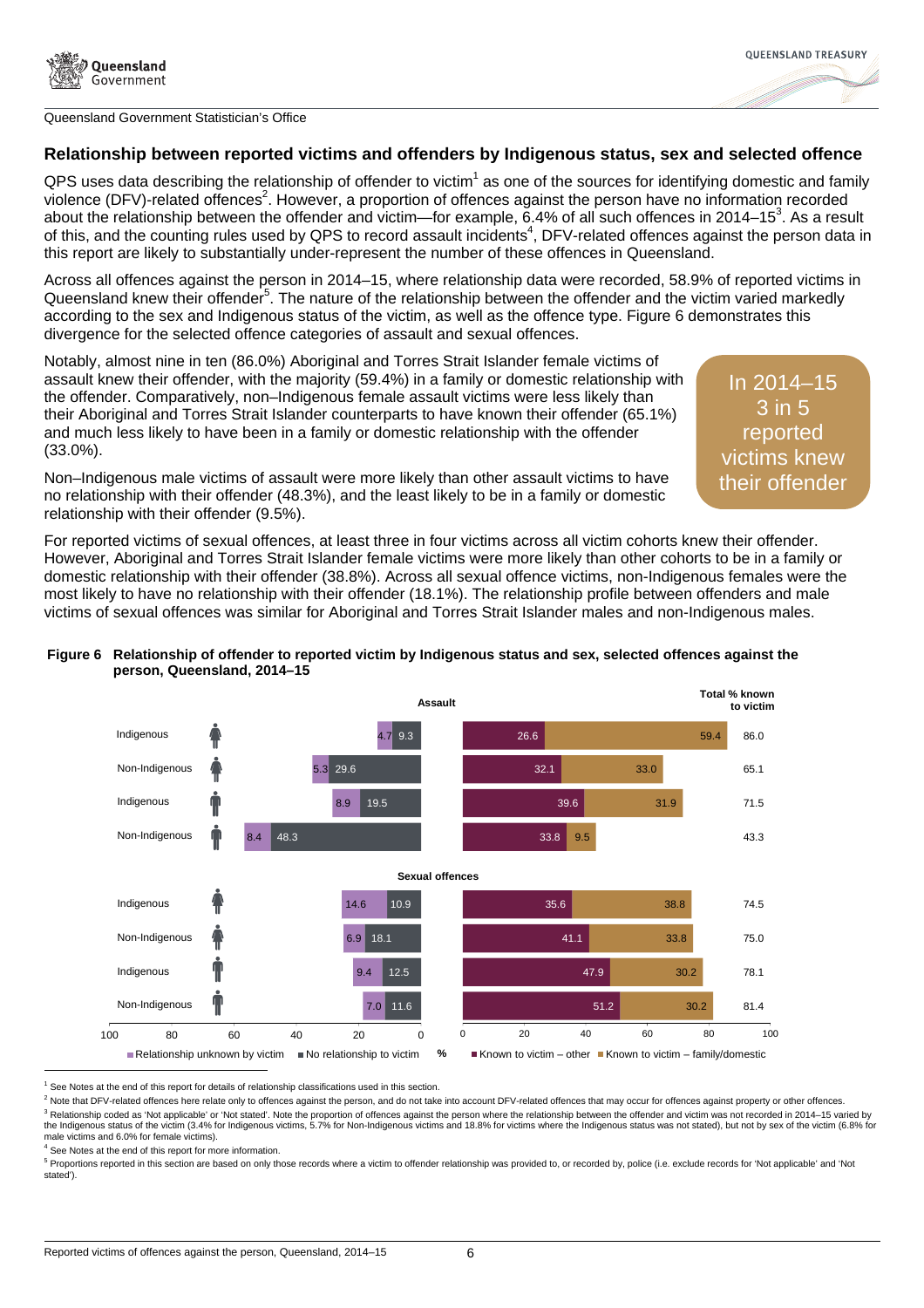

# **Rate of victims of DFV-related offences<sup>6</sup> by Indigenous status, sex and age group**

Across all offences against the person in 2014–15, Aboriginal and Torres Strait Islander victims were more than twice as likely as non-Indigenous victims to be offended against by someone with whom they had a family or domestic relationship  $(47.9\%$  compared with 20.6%)<sup>7</sup>. In particular, Aboriginal and Torres Strait Islander victims were three times more likely than non-Indigenous victims to be offended against by a partner or ex-partner in 2014–15 (23.1% compared with 7.6%).

However, examination of victimisation rates for DFV-related offences by age and sex reveals the substantial variation in experiences within Aboriginal and Torres Strait Islander and non–Indigenous reported victim cohorts.

In 2014–15, Aboriginal and Torres Strait Islander female victimisation rates for DFV-related offences increased with age, peaking at 2,530 victims per 100,000 persons for females aged 20–29 years, before declining steadily with each successive age group (Figure 7). This was the highest age–specific victimisation rate for DFV-related offences across all victims of offences against the person.

**Indigenous** females aged 20–29 years were most likely to be offended against by a family member

**OUFFNSI AND TREASURY** 

In contrast, victimisation rates for non-Indigenous females peaked earlier at 10–17 years of age (352 victims per 100,000 persons) and declined with each successive age group.

Within the two youngest age cohorts, Aboriginal and Torres Strait Islander females experienced victimisation rates for DFV-related offences more than three times that of non-Indigenous females. This differential in rates was larger among older female victims, with rates for those cohorts aged between 20 and 59 years ranging between 12.1 and 14.1 times those of non–Indigenous female victims. However, the largest rate ratio was for women aged 60 years and over, with Aboriginal and Torres Strait Islander women 26.6 times more likely to be a victim of a DFV-related offence than non-Indigenous women in 2014–15.

Victimisation rates for DFV-related offences among both Aboriginal and Torres Strait Islander and non-Indigenous males peaked at 10–17 years of age, at 522 victims and 152 victims respectively per 100,000 persons (Figure 7).

A high victimisation rate was also recorded for Aboriginal and Torres Strait Islander males aged 40–49 years of age, resulting in the largest rate ratio of all age groups, at 14.1 times the rate of non-Indigenous men. In contrast to female victims, male victims aged 60 years and over had a much smaller rate differential between Aboriginal and Torres Strait Islander and non-Indigenous persons (5.7 times).

#### **Figure 7 Rate of reported victims of DFV-related offences against the person by Indigenous status, sex(a) and age group, Queensland, 2014–15**



(a) Charts exclude records for reported victims for whom Indigenous status and/or sex was not stated.

(b) The rate for Aboriginal and Torres Strait Islander persons divided by the rate for the equivalent non-Indigenous population. Rate ratios have been calculated on unrounded rates.

l

<sup>&</sup>lt;sup>6</sup> Represented in this report as those offences where reported victims of offences against the person indicated to QPS they were in a domestic or family relationship with the offender. <sup>7</sup> Proportions reported in this section are based on only those records where a victim to offender relationship was provided to, or recorded by, police (i.e. exclude records for 'Not applicable' and 'Not stated').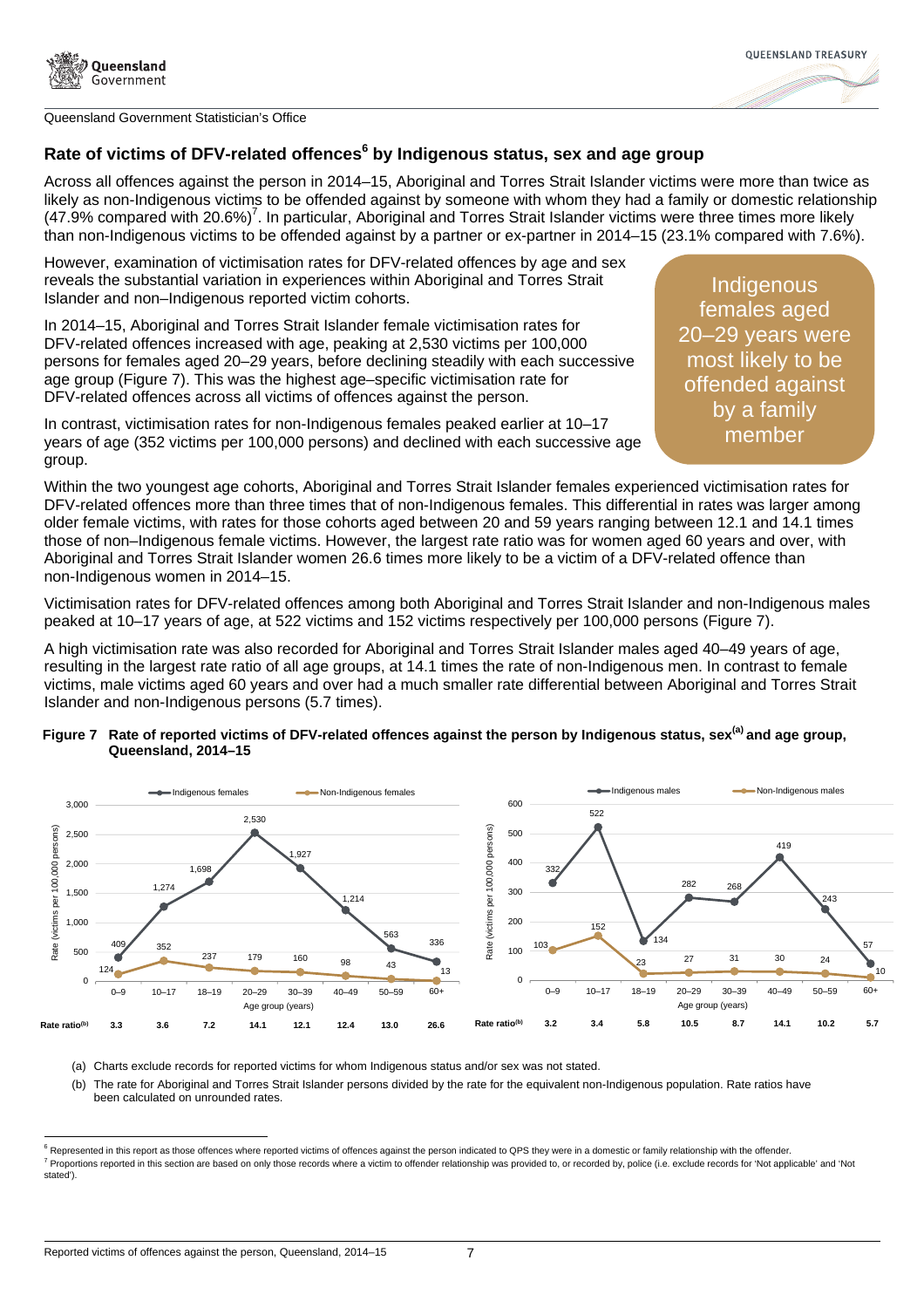

# **Unique victims**

## **Victim counts by Indigenous status**

In 2014–15, there were 22,280 unique victims of offences against the person recorded by QPS, the lowest count of unique victims over the seven–year time series (Figure 8). This was the third year in a row the count of unique victims has declined, with the number of unique victims in 2014–15 down 10.9% from 2011–12 (24,995 unique victims).

The Queensland unique victimisation rate has trended downwards over time, from a peak of 598 victims per 100,000 persons in 2009–10 to a low of 472 victims per 100,000 persons in 2014–15.



#### **Figure 8 Unique victims by Indigenous status and rate of unique victims, offences against the person, Queensland**

Number of unique victims continued to decline in 2014–15

While there has been a steady decline in the number of non–Indigenous unique victims in Queensland since 2009–10, the annual number of Aboriginal and Torres Strait Islander unique victims has remained similar over this period.

Aboriginal and Torres Strait Islander persons represented 14.5% of all unique victims in 2014–15 (where Indigenous status was stated), the highest proportion over the seven–year time series. This is disproportionate to the representation of Aboriginal and Torres Strait Islander persons in Queensland's overall population (4.3% at 30 June 2014 $^8$ ).

(a) Unique victims per 100,000 persons.

Note: LHS = left hand side RHS = right hand side

# **Victim counts by age and sex**

Young people aged 10–19 years and young adults aged 20–29 years represented the largest age cohorts of unique victims (24.4% and 24.7% respectively), with the number of victims decreasing with each successive age group (Figure 9).

Females aged 10–19 years represented the largest single cohort of unique victims in 2014–15, reflecting the large number of victims of sexual offences and (to a lesser degree) assault for this cohort. Unique victims were more likely to be males than females for all other age categories, with the exception of children aged 0–9 years.



(a) Chart excludes records for 33 unique victims for whom sex was not stated.

<sup>8</sup><br>Rueensland Government Statistician's Office, Queensland Treasury, *Population estimates by Indigenous status, statistical area level 2 (SA2), age, sex, 2006 to 2014*